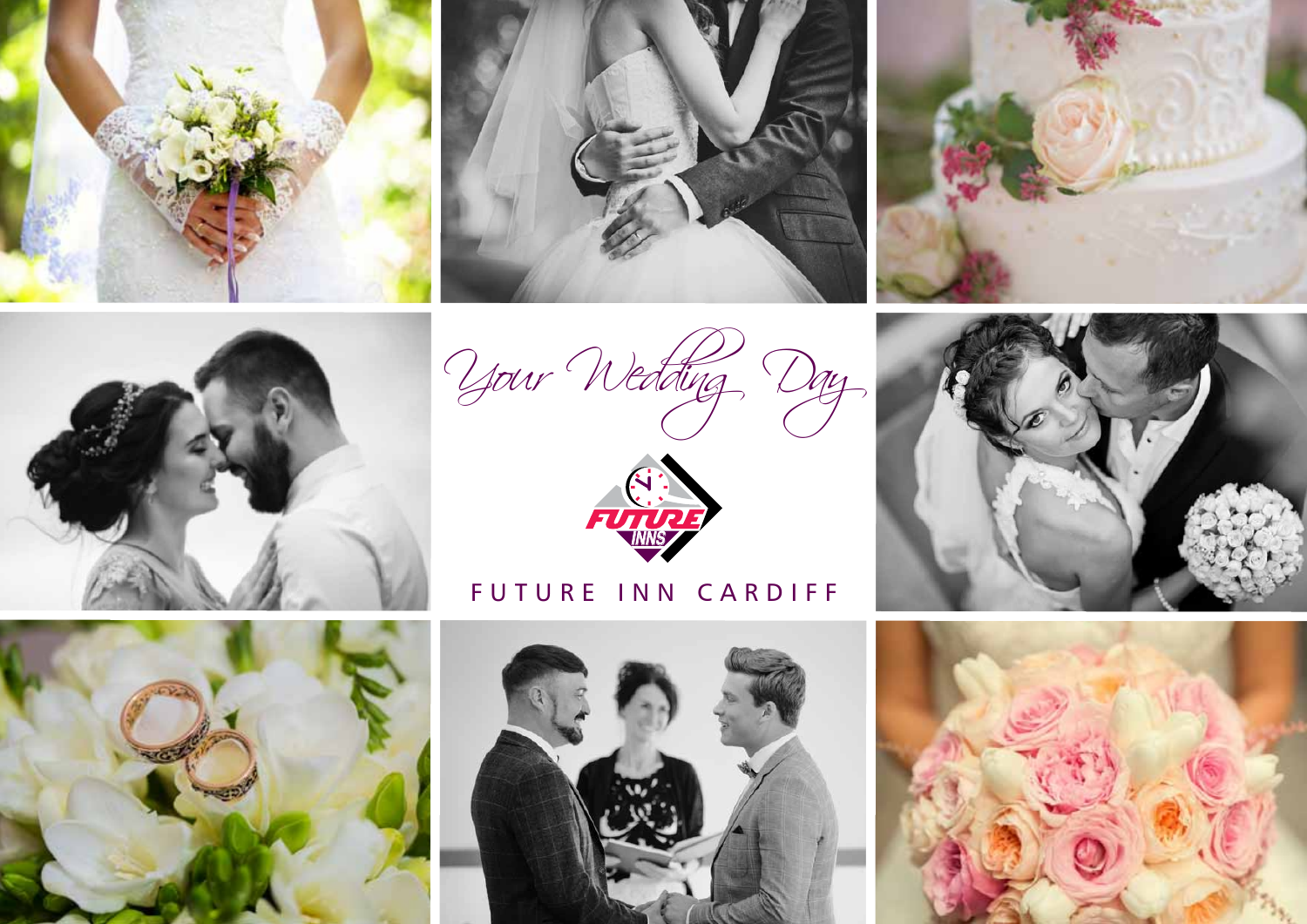Our modern yet elegant function suites offer a stylish setting to take your vows, enjoy a wedding breakfast or celebrate into the early hours. From an intimate feel to a grander affair, our suites can accommodate your guests up to the following maximum numbers:

Here at Future Inn Cardiff we are delighted that you are considering us as the venue to host your special day.

| <b>Function Suite</b>   | <b>Maximum Numbers</b> | <b>Room Hire</b> |
|-------------------------|------------------------|------------------|
| Angelsea Suite          | 42 Guests              | £200.00          |
| <b>Appledore Suite</b>  | 42 Guests              | £200.00          |
| <b>Holder Suite</b>     | 82 Guests              | £300.00          |
| Dunraven Suite          | 162 Guests             | £400.00          |
| Dunraven & Holder Suite | 210 Guests             | £500.00          |
| Emma Suite              | 62 Guests              | £250.00          |
| <b>Enniston Suite</b>   | 42 Guests              | £200.00          |
| Emma & Enniston Suite   | 100 Guests             | £300.00          |

Wedding Panning

Warmest congratulations to you both on your engagement.

As it is so important, the team take pride in ensuring that from the moment you arrive you can relax, celebrate and you will have cherished memories to look back on.

From your initial enquiry until the big day itself our dedicated Wedding Co-ordinator will be on hand to help support you in creating that memorable day.

Future Inn Cardiff is licensed to hold civil ceremonies, civil partnerships and blessings. Should you choose to hold your wedding ceremony at Future Inn you should contact the Registrar in the first instance to check availability to conduct the ceremony:

The Registrar Office City Hall, Cathays Park, Cardiff CF10 3ND Telephone: 029 2087 1680 or 029 2087 1684 Website: www.cardiff.gov.uk



Ceremony Suite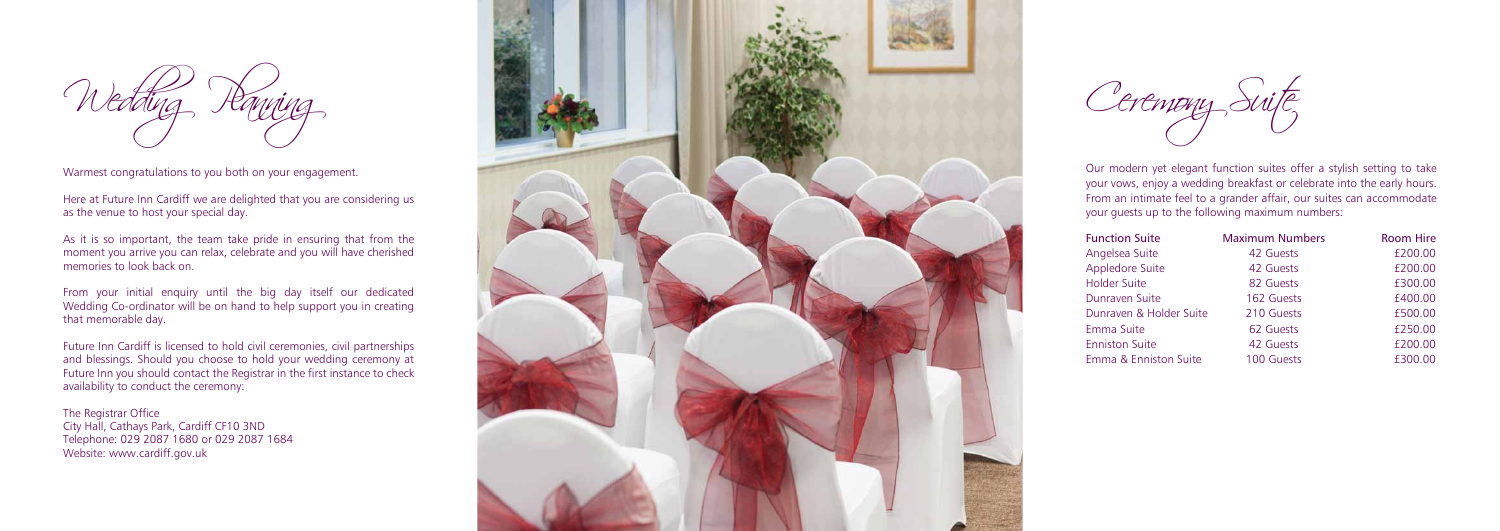Wedding Breakfast, Dining Packages

### GLAMORGAN PACKAGE

- Glass of sparkling wine or orange juice on arrival
- 3 course wedding breakfast
- Freshly brewed tea or coffee with chocolates
- Glass of sparkling wine for the toast

£32 per person

# MONMOUTH PACKAGE

- Glass of prosecco, bottle of beer or orange juice on arrival
- 3 course wedding breakfast
- Freshly brewed tea or coffee with Welsh cakes
- Glass of prosecco for the toast
- £35 per person
- Red carpet on arrival
- Cake stand and knife
- White table linen and napkins
- Dedicated Wedding Co-ordinator throughout your planning
- Wedding Manager on the big day
- Complimentary King Suite for the happy couple
- Complimentary parking for all your guests
- Your selection of dining package
- Pre-wedding menu taster for the happy couple



All of our wedding packages include:

Vegetarians, vegans and those with medical allergies can be catered for separately, as long as we are aware of these requirements a minimum of 7 days before the big day. It is a good idea to request this information when you send out your invitations.



The packages are based on a minimum number of 30 day guests

### FOOD GLORIOUS FOOD

We know that the catering on your wedding day is important. All of our food is homemade on site by our talented chefs, using some of the finest local produce and ingredients.

### DIETARY REQUIREMENTS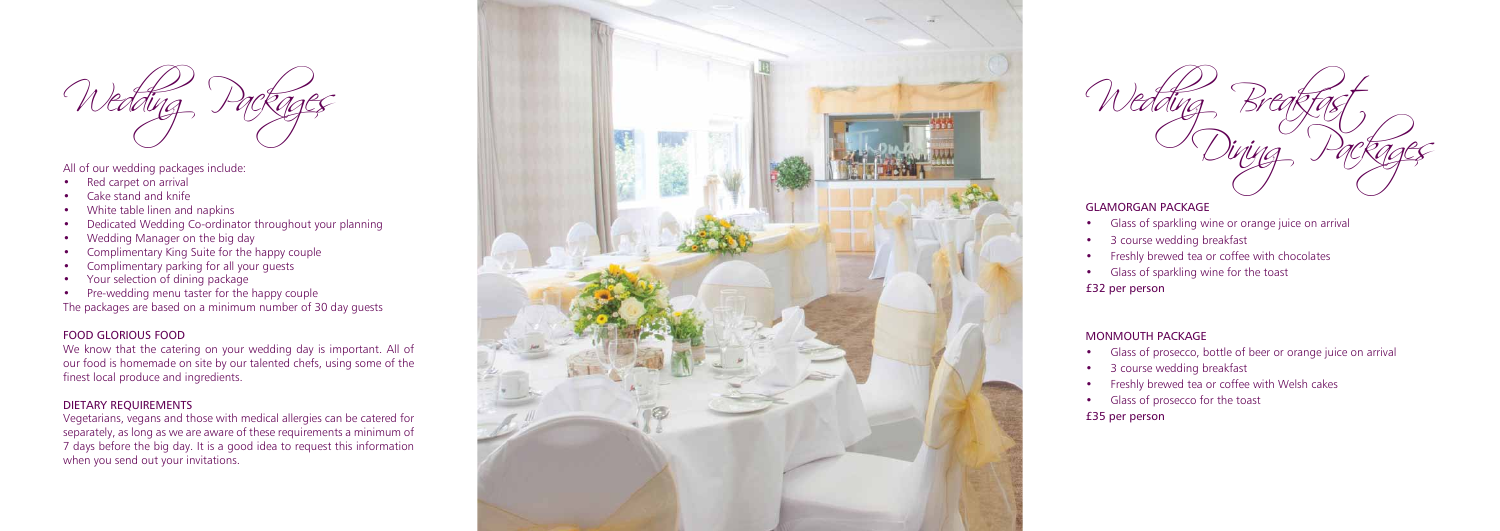Children

Children are more than welcome to join your celebration. We have lots of options for younger guests and the package includes:

- 
- Soft drink on arrival<br>3 course wedding breakfast
- Or choose 3 courses from our children's menu
- Children's activity pack
- Complimentary flute of lemonade for the toast

Over 12's Are charged as an adult package Under 12's 50% off your chosen package Under 5's Complimentary



### ST DAVID'S PACKAGE

- Glass of prosecco, bottle of beer or orange juice on arrival
- Welsh themed 3 course wedding breakfast
- Freshly brewed tea or coffee with Welsh cakes
- Glass of prosecco for the toast

£37 per person

## GWYNETH PACKAGE

- Glass of prosecco, bottle of beer or orange juice on arrival
- Selection of canapes on arrival
- 3 course wedding breakfast
- Freshly brewed tea or coffee with Petite Fours
- £42 per person

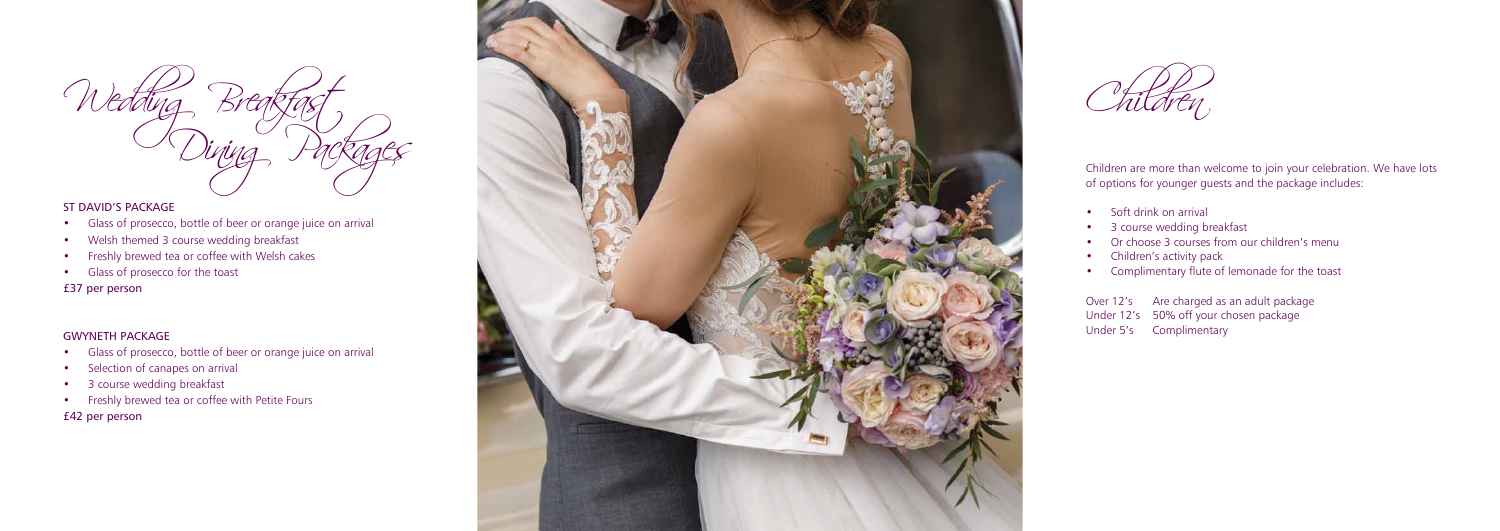Our evening buffets are perfect for satisfying your guests, where they can help themselves to your chosen menu.

*Complimentary room hire is available on minimum numbers of 80 guests*



Your Package

If you wish to add elements to your package the following supplements apply. If there is anything missing from the list please let us know so we can cost it for you.

#### Food:

Canapes (3 per person) from £5.50 per person Cheese platter from £40 per table

#### Drink:

Glass of house wine (125ml) from £3.60 per person Glass of prosecco (125ml) from £4.25 Per person Glass of champagne (125ml) from £6.50 per person Bucket of beer (5 bottles) from £15 per bucket Cocktail jugs from £12 per jug

*Please note that prices are only available on pre-order and will not be the case on the day. Ask your co-ordinator for the full wine list.*

#### **GLAMORGAN BUFFET**

Selection of baguettes and wraps

Southern fried chicken goujons with a BBQ dipping sauce

Homemade sausage rolls

Homemade traditional and vegetarian Scotch eggs

Spicy potato wedges

Arancini balls

£10 per person

# **MONMOUTH BUFFET**

Pulled pork or chicken, crusty bread rolls

Ciabatta buns

Selection of pickles

Grilled halloumi

Roasted peppers

Red onions

Sun blush tomatoes

Selection of 3 of Chef's salads

Dessert selection

£14 per person

# **GWYNETH BUFFET**

Honey and mustard glazed ham Hot smoked salmon Potato, asparagus and red pepper roulade Dressed new potatoes Lentil and cale ragu Roasted baby aubergine Selection of 3 of Chef's salads Cheese selection with traditional

accompaniments

Croque en bouche with pouring cream and mixed berries.

£20 per person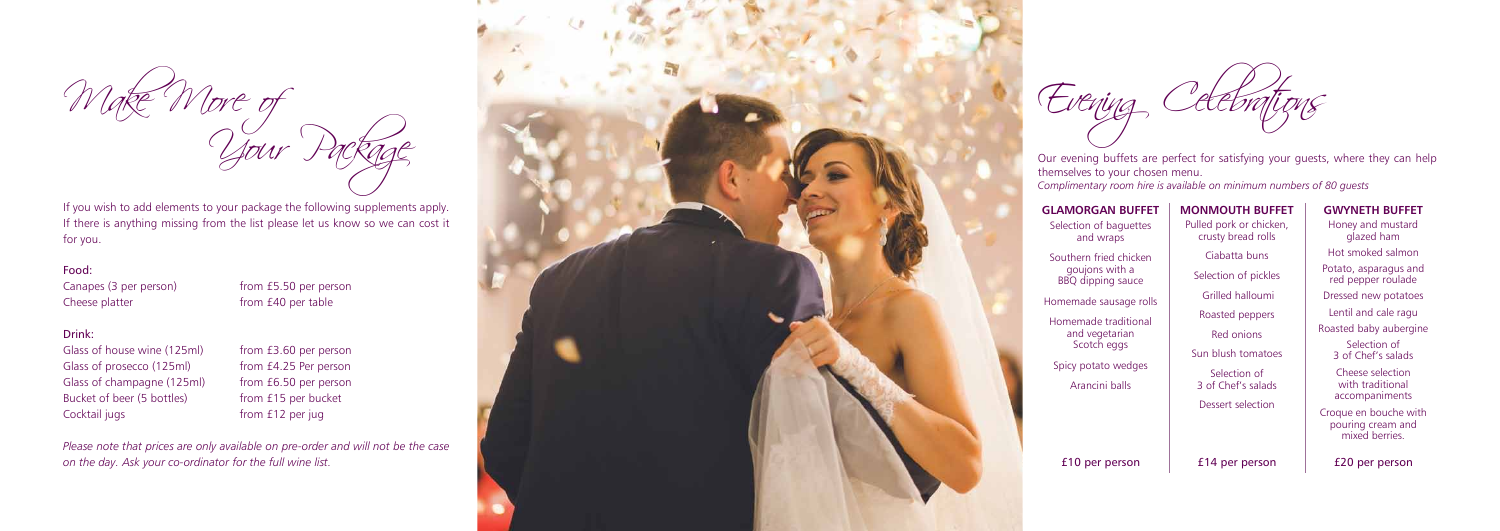Book your wedding breakfast and evening buffet with us and our luxurious King Suite is complimentary for the happy couple on the night of the wedding.

For guests sharing your special day, special bed and breakfast accommodation rates can be offered for those who want to stay overnight.

We provisionally hold up to 20 bedrooms on your behalf, until 4 weeks before the wedding day. You will be given a unique reference code to supply your guests with in your invitation to book the discounted rate. A valid debit or credit card is required to secure the room, and standard booking terms and conditions do apply.

The Hotel Reservations Team can be contacted on 029 2048 7111



DO I HAVE TO PAY DEPOSITS? You will be required to pay a £500 deposit which is non refundable and non amendable, within 14 days of booking your wedding. A staggered payment will be agreed for further payments. See the Terms & Conditions in your contract.

Our restaurant is open to the public as well as hotel residents for breakfast, lunch, afternoon tea, dinner and traditional roasts on Sundays. It is ideal for a relaxing drink with family and friends before the big day or sampling our traditional Welsh cuisine.







Those Liftle Extras  $\Box$   $\Box$  Frequently Asked Questions

WHAT IF WE WANT A SPECIFIC MENU THAT IS NOT ON YOUR LIST? We are flexible with our menus and are always delighted to discuss your individual thoughts.

CAN WE BRING IN OUR OWN FOOD AND DRINKS? Unfortunately, we do not allow outside catering. However, we do allow external wedding cakes and favours.

DO WE NEED TO ORDER CHAIR COVERS / TABLE DECORATIONS / FLOWERS? You will need to organise your own decorations, as these are not included in our packages. We are happy to recommend our trusted suppliers to you. Suppliers can gain access to the function suite on the morning of the wedding.

DO YOU OFFER CORKAGE? This is not a service that we offer although we will be happy to discuss the drinks packages with you.

CAN WE USE OUTSIDE ENTERTAINMENT? You are more than welcome. We do require public liability insurance documents for all external bands and DJ's and their equipment must also be PAT tested.

WHAT TIME DOES THE BAR CLOSE? The bar closes at 12am Sunday – Thursday and 1am on Friday and Saturday.

CAN WE USE CONFETTI? You are more than welcome to use confetti. We do ask that this is done outside or in your function suite.